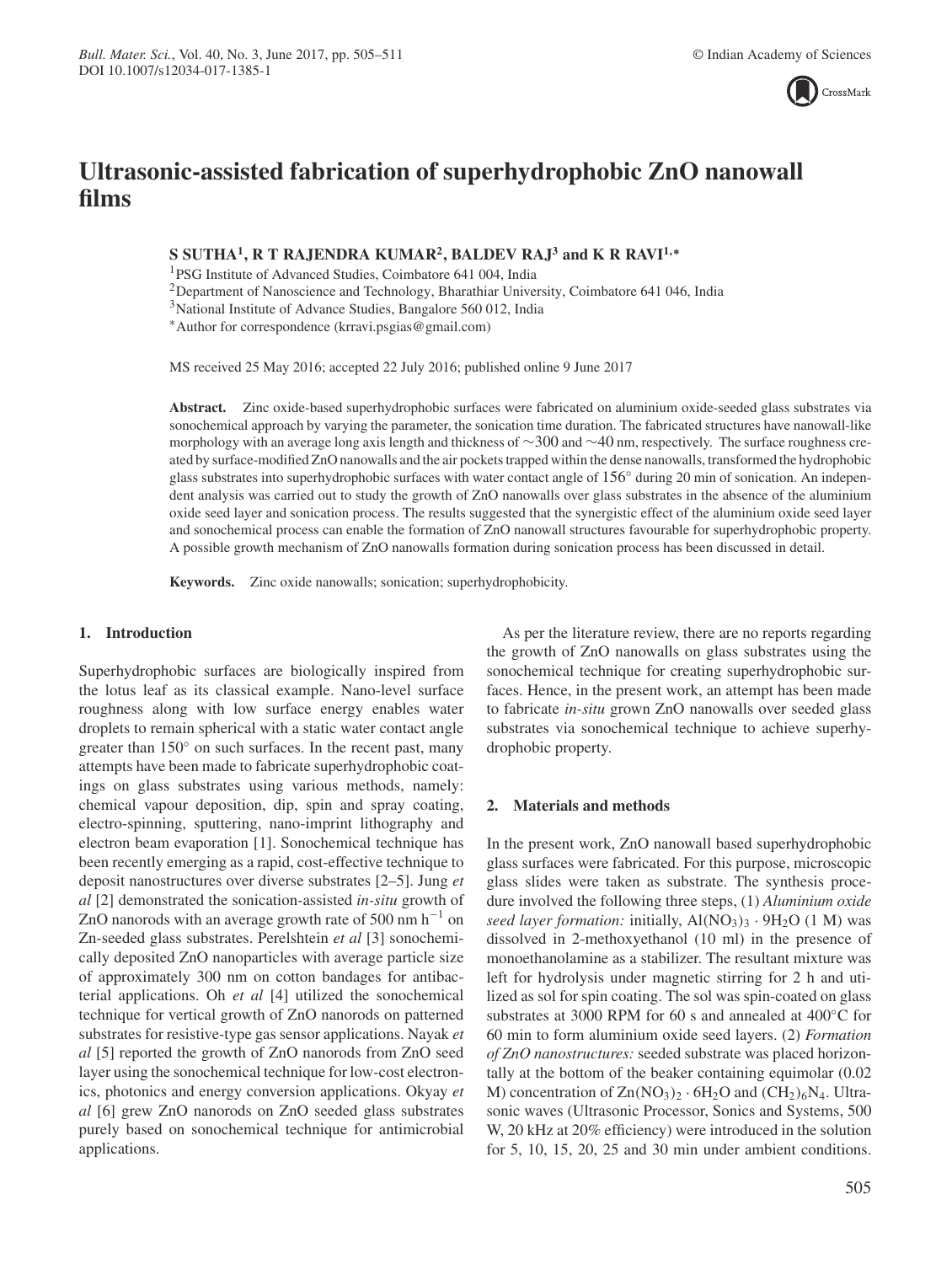After this process, the glass substrate was washed and dried at room temperature. (3) *Low surface energy modification of substrates:* the chemical modification was done by spin coating of 1H, 1H, 2H, 2H-perfluorooctyltrichlorosilane solution followed by annealing at 180° for 30 min. Hereafter, this fabrication process will be referred as technique 1.

To determine the role of aluminium oxide seed layer and the sonication process independently on superhydrophobic property of ZnO nanowall surfaces, two set of experiments were carried out and the results were compared. For these comparative studies, the above-mentioned procedure was repeated with minor changes: (1) the aluminium oxide-seeded substrates were placed in a beaker (containing ZnO precursor solution) under magnetic stirring without sonication for 5 to 30 min (denoted as technique 2); (2) the substrates without aluminium oxide seed layer were placed in a beaker (containing ZnO precursor solution) under sonication for 5 to 30 min (denoted as technique 3).

The crystalline nature and growth direction of the deposited nanostructures were investigated using transmission electron microscopy (TEM, JEOL JEM 2100). For TEM analysis, the nano-deposits were removed from the glass substrate by subjecting it into the bath sonication in ethanol medium for 10 min. The surface morphology of the fabricated substrates was analysed using field emission gun scanning electron microscopy (FESEM, Carl Zeiss, Carl Zeiss Microscopy Ltd) and atomic force microscopy (AFM, NTMDT, Russia). The superhydrophobic nature of the fabricated substrates was analysed using a contact angle meter (KRÜSS, DSA 20E) armed with a CCD camera module.

#### **3. Results and discussion**

The crystal nature of the fabricated structure (30-min sonicated sample) was investigated using low-magnification TEM and selected-area electron diffraction (SAED) pattern, shown in figure 1. Figure 1a displays the morphology of delaminated nanowall networks from the glass substrate. Figure 1b shows the corresponding SAED pattern of TEM image, where regularly spaced spots can be seen; indicating that the fabricated material was ZnO and it was in highly crystalline nature. Further, SAED pattern taken under [1 1 1] zone axis demonstrated that the ZnO nanowalls were grown along  $[1 -1 0]$  and  $[-1 -1 2]$  directions.

Figure 2 explicitly shows the influence of sonication time on the morphology of ZnO nanostructures in the presence of aluminium oxide seed layer. From figure 2a, it is clear that the spin-coated aluminium oxide seed layer has the particles of size less than 100 nm in diameter. The purpose of introducing a seed layer is that they can effectively reduce the interfacial energy between the crystal nuclei and the substrate; thereby, reducing the nucleation barrier for the one- and two-dimensional growth of nanostructures [7]. According to figure 2b–g, it can be inferred that the density of nanowalls



**Figure 1.** (**a**) Bright field TEM image of ZnO nanowalls (fabricated using technique 1 for 30 min) and (**b**) the corresponding SAED pattern.

is heavily dependent on the sonication time. Till 10 min of sonication, a large number of thin nanowalls tend to grow randomly from the surface of the aluminium oxide seed layer. The crinkly ZnO nanowalls were found to be grown perpendicularly from the seeded substrate and top edges of some of them were slightly twisted, which is an intrinsic characteristic of 2D nanostructures [8]. The average long axis length of nanowalls for 5- and 10-min sonicated samples was measured as  $478 \pm 25$  and  $259 \pm 14$  nm, respectively and the average thickness of nanowalls were ranging from 30 to 40 nm (figure 2b and c). The decrease in the average long axis length of the nanowalls with the increase in sonication time suggested that there might be growth of nanowalls from the nucleation sites in the faces of 5-min sonicated samples. As the sonication time increased to 15 min, the average long axis length of the nanowalls further reduced to  $172 \pm 8$  nm, suggesting that the density of nanowalls increased further by blocking the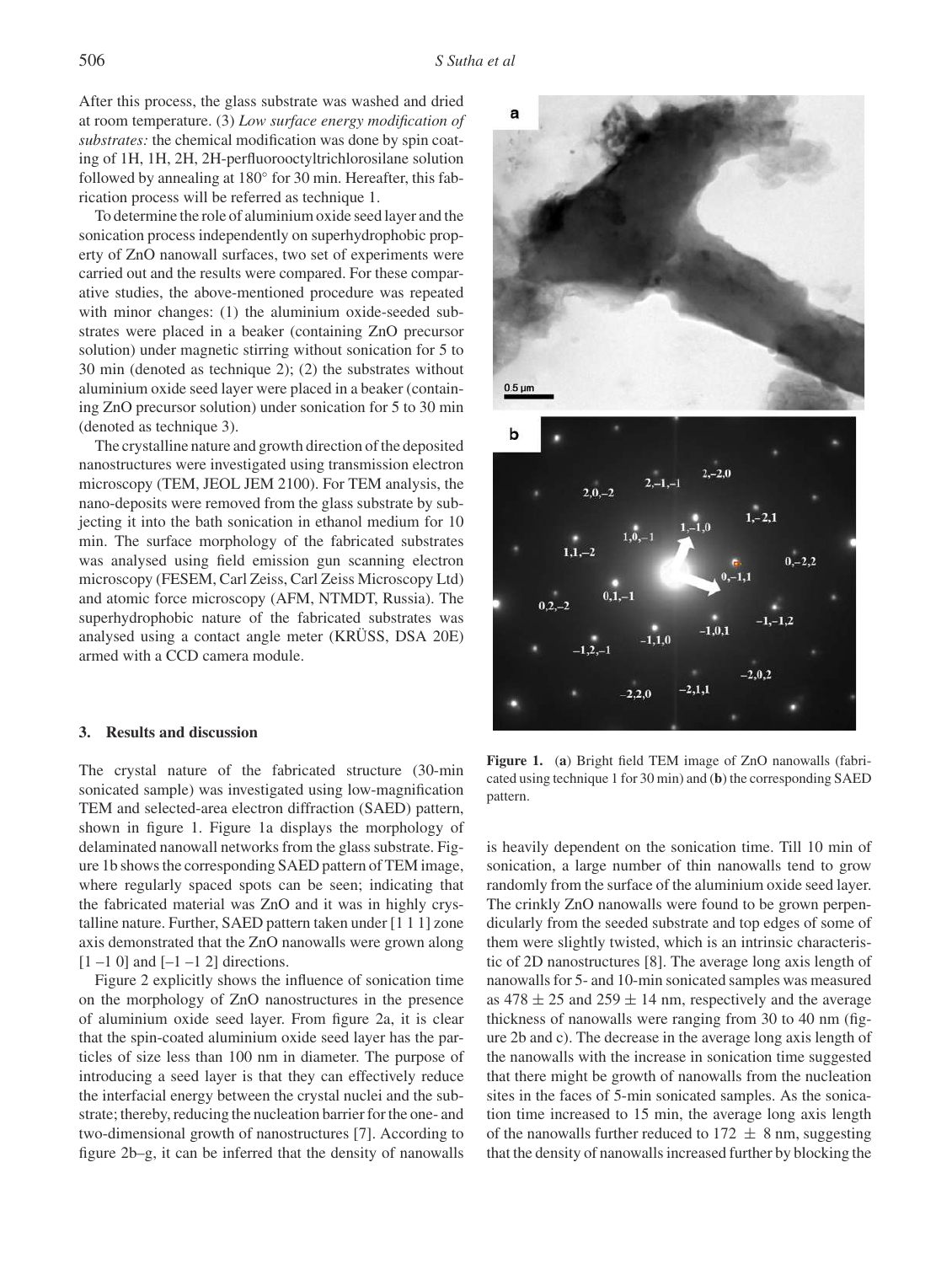

**Figure 2.** FESEM images of (**a**) aluminium oxide seed layer; seeded glass substrates subjected to sonication for (**b**) 5, (**c**) 10, (**d**) 15, (**e**) 20, (**f**) 25 and (**g**) 30min.

long axis growth (figure 2d). When sonication time reached 20 min, there was a growth of superficial layer of nanowalls with long axis length of 95 nm, which could be seen over the

previously formed layers (figure 2e). With further increase in sonication time, there was multilayer growth of nanowalls with two to five nanowalls combined together to form a dense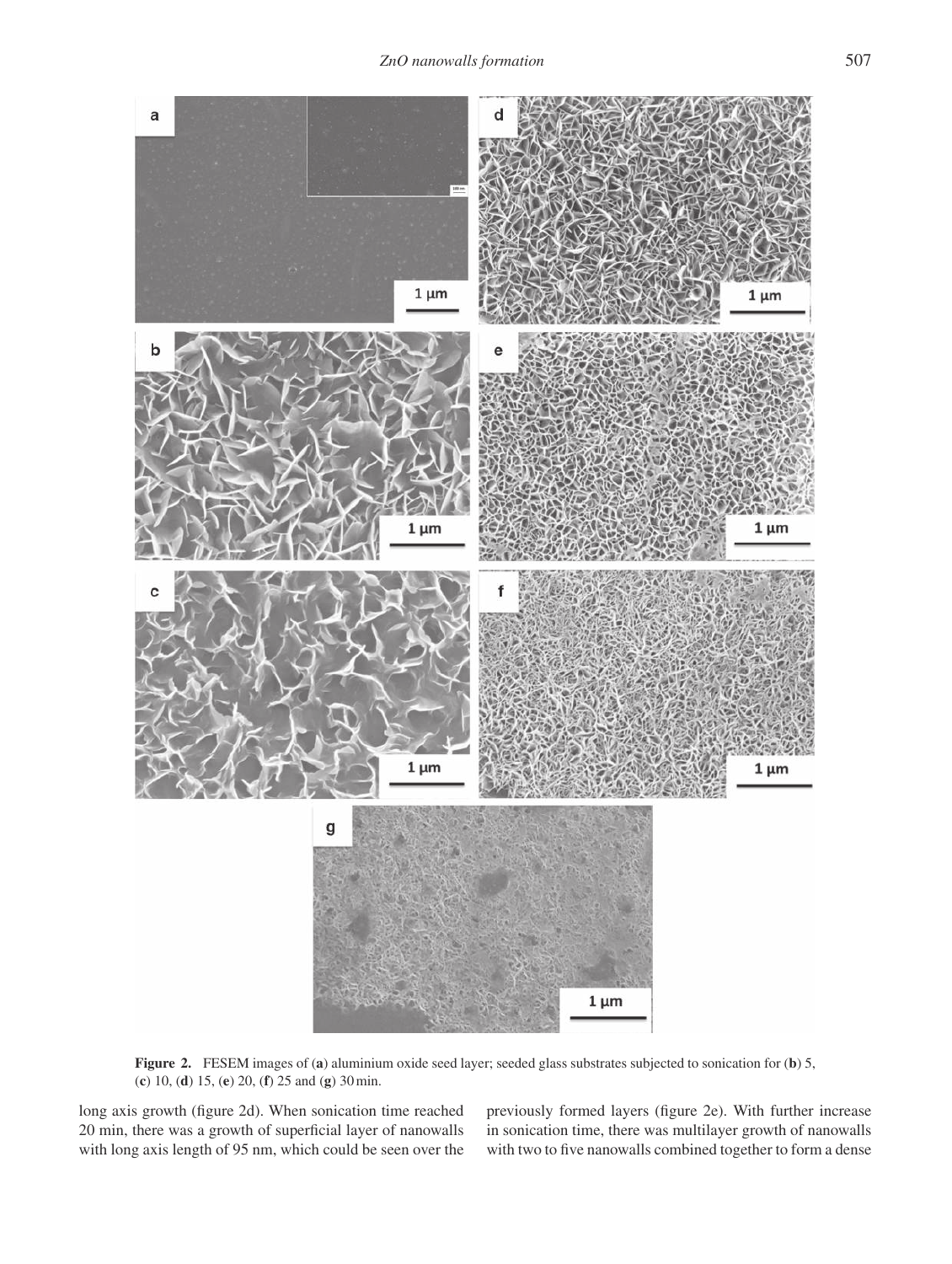

**Figure 3.** FESEM images of glass substrates with aluminium oxide seed layer subjected to magnetic stirring for (**a**) 10, (**b**) 20 and (**c**) 30 min; and glass substrates without aluminium oxide seed layer subjected to sonication for (**d**) 10, (**e**) 20 and (**f**) 30 min.

branch-like morphology (figure 2f, g). Based on FESEM analysis of sonicated surfaces, it is clear that the entire substrate is covered with wall-like network nanostructures. The networklike morphology can provide sufficient surface roughness and trap more air in the structure [7], thereby making it suitable for superhydrophobic applications.

Figure 3 delineates the role of sonochemical method and aluminium oxide seed layer independently on the morphology of ZnO nanostructures. Figure 3a–c represents the morphological features of ZnO nanostructures fabricated using technique 2; i.e., without sonication. It is clear that in the absence of sonication process, the formation of nanoparticles was sparse and agglomeration of nanoparticles was increasing with increase in deposition time. The agglomerated particles were clearly visible in the high-magnification image of the inset of figure 3b. Evolution of a small fraction of nanowalls from the aluminium oxide seed layer could be observed after 30 min of magnetic stirring and it is represented in figure 3c. It has to be noted that the ZnO nanowall formation was initiated after 30 min in the magnetic stirring (technique 2), while the same was initiated immediately within 5 min of sonication process (technique 1).

Figure 3d–f depicts the morphological features of ZnO nanostructures at various processing times using technique 3; i.e., sonication process without aluminium oxide seed layer. It is observed from figure 3d that during 10 min of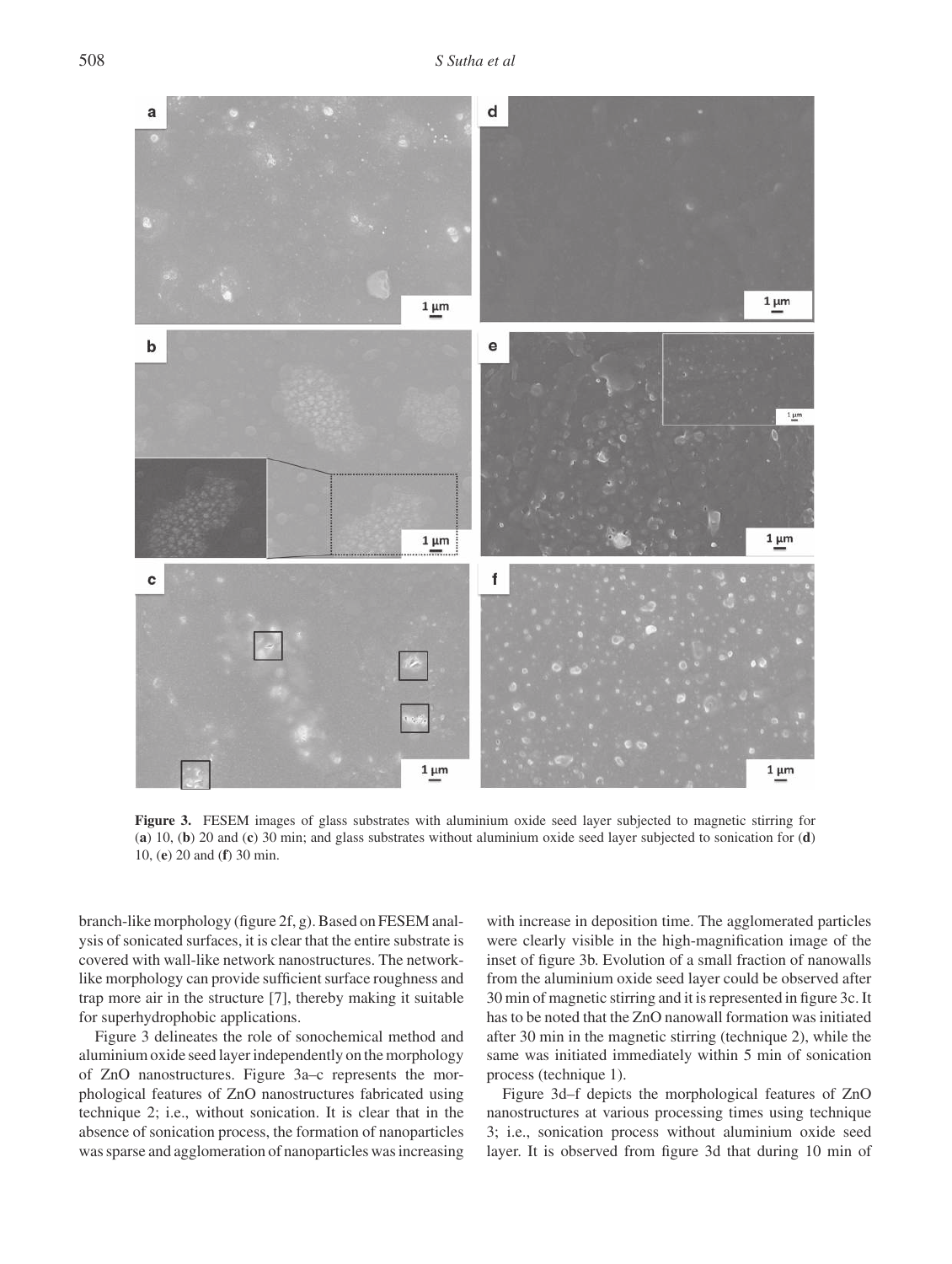sonication, ZnO nanoparticles were sparsely deposited on the glass substrates. While in figure 3e and f, a large number of ZnO nanoparticles were uniformly deposited over the glass substrates. It is clear that the density of ZnO nanoparticles deposited on the glass substrates increased as a function of sonication time, thereby reduced the gaps between the deposited nanoparticles. It can also be seen that the morphology of the ZnO nanoparticles sonochemically deposited without aluminium oxide seed layer (figure 3) differs from the morphology of ZnO nanowalls deposited with aluminium oxide seed layers (figure 2). On the basis of morphological analysis, it can be concluded that the presence of aluminium oxide seed layer is the solitary reason for the formation of ZnO nanowall structure. The rate of formation of nanowalls remains faster in the sonication technique when compared to magnetic stirring, although aluminium oxide seed layer is available in both the cases.

Based on the morphological evolution observed in the ultrasonic-assisted deposition of ZnO nanostructures over aluminium oxide-seeded substrates (from figure 2b–g), a possible growth mechanism for the formation of ZnO nanowalls is proposed and it is schematically illustrated in figure 4. The aluminium oxide seed layer deposited over the glass substrates acts as heterogeneous nucleation sites for the growth of ZnO nanowalls (figure 4a) [7]. When aluminium oxide layer-seeded glass substrates is introduced in the equimolar precursor solution of  $Zn(NO<sub>3</sub>)<sub>2</sub> · 6H<sub>2</sub>O$  and  $(CH<sub>2</sub>)<sub>6</sub>N<sub>4</sub>$ , Al in the seed layer undergoes chemical reaction leading to the formation of Al(OH)<sup>4−</sup> in the alkaline condition. Al(OH)<sup>4−</sup> ions thus formed on the surface of seeded substrate binds to  $Zn^{2+}$  ions in the solution, which blocks the growth of ZnO in [001] direction; thereby enhancing the growth of ZnO in lateral directions (figure 4b) [9]. Upon sonication, high vapour pressure created in the solution leads to faster dissociation of  $Zn(NO<sub>3</sub>)<sub>2</sub> · 6H<sub>2</sub>O$  and  $(CH<sub>2</sub>)<sub>6</sub>N<sub>4</sub>$  compounds and formation of  $\text{Zn}^{2+}$  and OH<sup>-</sup> ions in the precursor solution [10]. Hence, there occurs a rapid growth of ZnO planes (0−10),  $(-110)$ , (101) and  $(-100)$  in the lateral direction (figure 4c) [10–13]. As the sonication process proceeds further, lateral



**Figure 4.** Schematic representation for the formation of ZnO nanowalls in the presence of aluminium oxide seed layer and sonication technique.

growth of ZnO nanowalls occur and cease their growth when they collide with other neighbouring nanowalls. Finally, the individual ZnO nanowalls can get interlinked with each other; thereby forming dense nanowall-like network structures (figure 4d). Thus, aluminium oxide seed layer and sonochemical process have synergistically aided in the formation of dense ZnO nanowalls in short duration.

Figure 5 shows the comparison of the AFM topographical image of ZnO nanostructures fabricated over glass substrates after 20 min of processing using different techniques. In sample S1 (fabricated using technique 1), a dense layer of randomly oriented nanostructures was observed (figure 5a). On the other hand, in sample S2 (fabricated using technique 2), a very small amount of nanoparticles was identified (figure 5b). It suggested that the kinetics of nanostructures formation is slow in the case of magnetic stirring, i.e., in the absence of sonication [2]. In the case of sample S3 (fabricated using technique 3), uniform distribution of sparse nanoparticles is detected over the substrate (figure 5c). These observations correlate well with the corresponding FESEM images in figures 2 and 3. In the case of technique 3, the ZnO nanoparticles were formed according to the following reactions  $(1-4)$ :

$$
(CH2)6N4 + 10H2O \xrightarrow{\gg} 6HCHO + 4NH4+ + 4OH-
$$
\n(1)

$$
Zn(NO3)3 · 6H2O \xrightarrow{\gg} Zn2+ + 3NO3- + 6H2O
$$
 (2)

$$
Zn^{2+} + 4OH^- \xrightarrow{\gg} Zn(OH)_4^{2-} \tag{3}
$$

$$
Zn(OH)_4^{2-} \xrightarrow{\gg} ZnO + 2OH^- + H_2O \tag{4}
$$

In this process, generation of ZnO nanoparticles occurs in the solution phase and it is subsequently deposited on the glass substrate during sonication. The suspended ZnO nanoparticle reaches the glass surface at very high velocity during sonication process. This technique can cause local heating of the glass substrate when nanoparticles impinge on the surface [14] and such observation is clearly visible in figure 5c.

The fabricated surfaces were compared in terms of statistical parameters extracted from the AFM images and it is presented in table 1. Several statistical parameters such as average roughness, RMS roughness and surface skewness are used to quantify the morphological changes. The average roughness and RMS roughness are the most commonly used descriptor of surface roughness. Surface skewness is a measure of symmetry of the statistical distribution of valleys and peaks in the sample. Skewness value equal to 0 implies that the surface has evenly distributed peaks and valleys of specific heights. Surface profiles with more valleys than peaks indicate negative skewness, whereas a surface with peaks larger than valleys represents positive skewness [15]. In the present work, the surface roughness (average as well as RMS)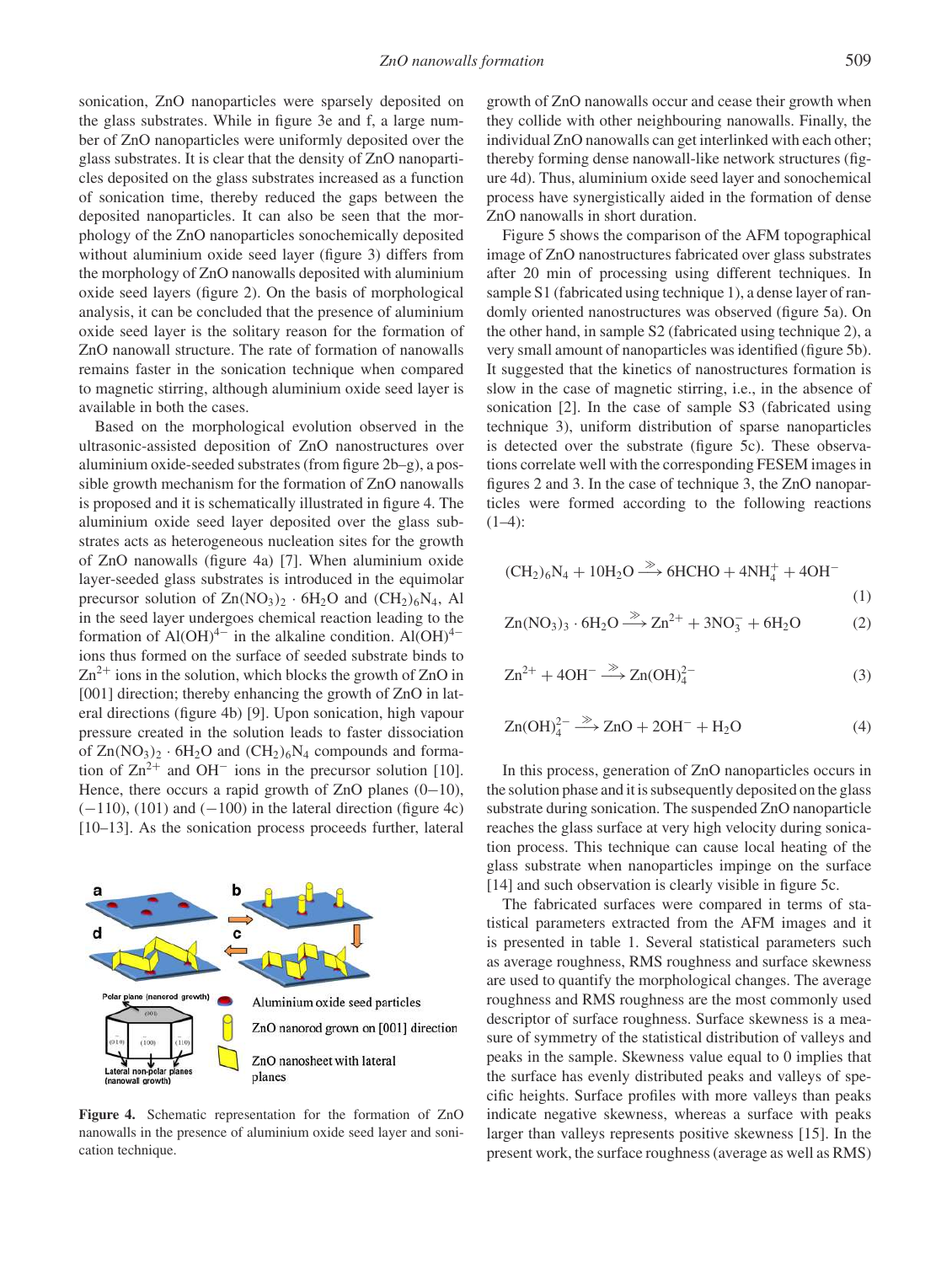

**Figure 5.** AFM images of ZnO nanostructures fabricated over glass substrates after 20 min processing using (**a**) technique 1 (sample S1), (**b**) technique 2 (sample S2) and (**c**) technique 3 (sample S3).

is found to be highest for sample S1, then it is followed by sample S3 and subsequently sample S2. This implies that sonication technique provides high surface roughness to the samples (samples S1 and S3) when compared with samples obtained without sonication process (sample S2). From table 1, it is clear that the surface skewness value for sample S1 is negative, while it is positive for samples S2 and S3. Hence, it can be inferred that the surface of the sample S1 covered with more valleys (or pores) compared to peaks favourable for superhydrophobic property.

Surface morphology and the distribution of nanostructures over the surface can have a profound effect on the wettability of surfaces. Wettability studies usually involve the measurement of contact angles as a primary option to indicate the degree of solid/liquid interface interactions. The static water contact angle of fabricated ZnO nanostructures with respect to reaction time is shown in figure 6. According to figures 2 and 3, the surface morphology of zinc oxide nanostructures are significantly changed by the sonication time and fabrication techniques adopted in the present work. Correspondingly, the wettability of such surfaces is found to be distinctly varied with respect to those parameters. All the fabricated surfaces after chemical modification has shown hydrophobic behaviour with static water contact angle greater than 90°. In the case of sonicated samples, the static contact angle values showed increasing trend from 105◦ with increase in sonication time and the highest value of contact angle was obtained as 156◦ after 20 min of sonication time (figure 6a). Further increase in sonication time to 30 min results in decrease of contact angle to 150◦ . The contact angle values can be directly related to the density of nanostructures and the presence of air pockets within such structures [16]. The air entrapped within the nanostructures balances the weight of the water droplet and low surface energy of the substrate permits the fabricated surface to have superhydrophobic property. The aforementioned mechanism can be attributed to the superhydrophobic nature of 20-min sonicated samples. With further increase of sonication time, the density of nanowalls continues to increase and can fill up the air gap between the nanowalls leading to the decrease in the contact angle values [17]. This could be the possible reason for the observation of decrease in contact angle of 30-min sonicated samples.

The static contact angle values of ZnO nanostructures fabricated using techniques 2 (figure 6b) and 3 (figure 6c) have shown maximum static contact angle of 120◦ . The reason for obtaining hydrophobic nature instead of superhydrophobic property might be suggested due to the lack of favourable dense nanostructures to hold air pockets within. The observation of low contact angle value of surface fabricated using techniques 2 and 3 also can be correlated with the statistical parameters such as reduced surface roughness and positive values of surface skewness compared to technique 1. In a nutshell, the presence of aluminium oxide seed layer and sonochemical condition synergistically contribute to the density and morphology of the ZnO nanowalls structure and